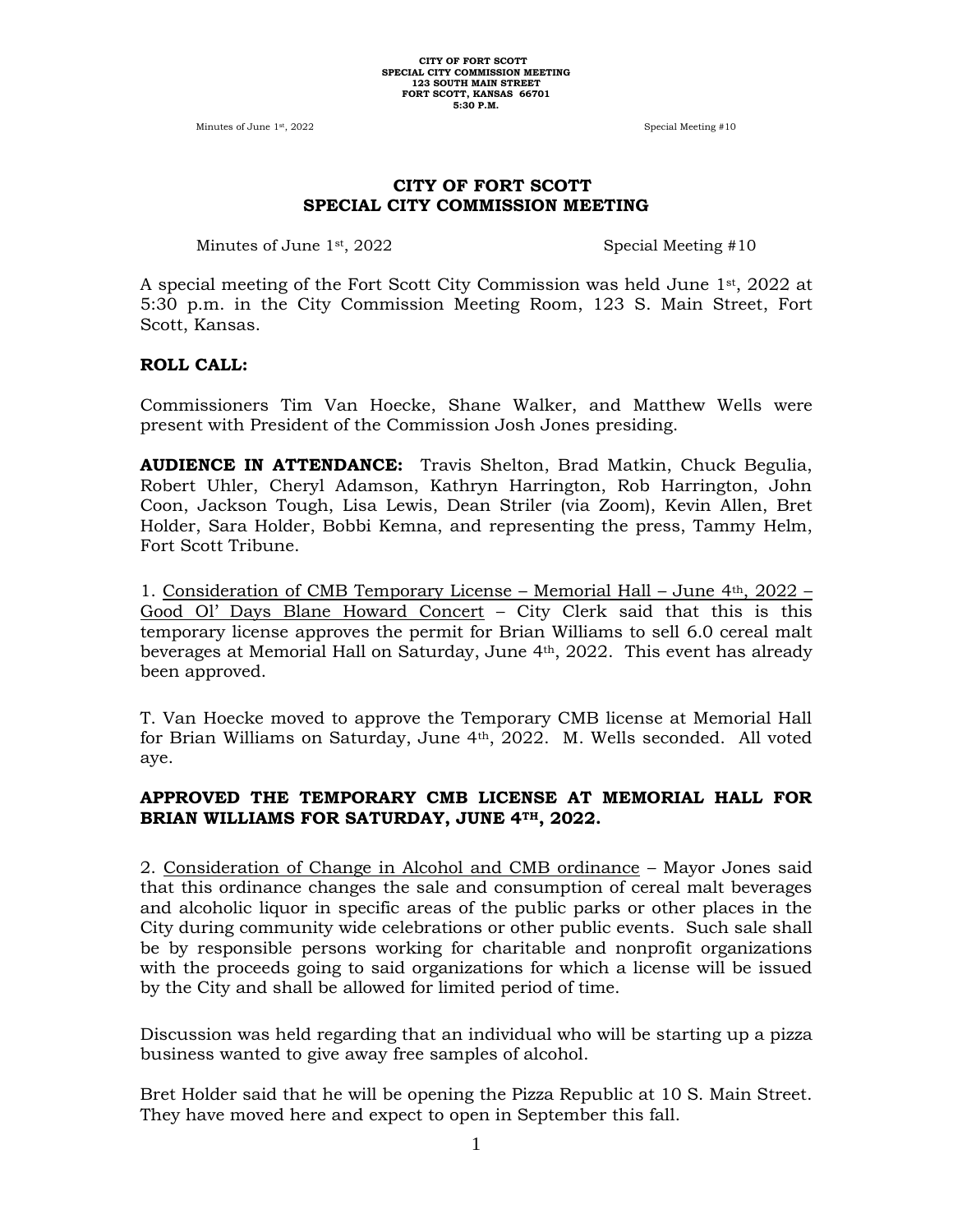Minutes of June 1st, 2022 Special Meeting #10

Discussion was held regarding samples and if they could be given out.

Mr. Holder said that he has been in contact with A.B.C. and our enforcement agent, Terry Holder and is working with them. There could be an issue with the time frame also for A.B.C.

City Clerk said that if the ordinance is approved, that it will not be in the legal ads of the official City newspaper until Saturday, so no samples could be given out on Friday, June 3rd.

S. Walker moved to approve Ordinance No. 3611. J. Jones seconded. All voted aye.

#### **APPROVED ORDINANCE NO. 3611 AMENDING SECTIONS 5.14.010, 5.14.020, 5.14.040, 5.14.050, 5.14.060, 5.14.070, 5.14.080, 5.14.090 (CEREAL MALT BEVERAGES – BEER GARDENS) OF CHAPTER 5.14 OF THE FORT SCOTT MUNICIPAL CODE.**

#### 3. Consideration of City Commission Letters of Interest:

Mayor Jones announced that letters of interest were received from the following: Chuck Begulia, John Coon, Nicolas Philpott, Dean Striler, Robert Uhler, Cheryl Adamson, and Kathryn Harrington.

Brad Matkin, Human Resource Director, asked the candidates that were present prepared questions regarding the City Commission. Those that were present and replied included: Chuck Begulia, John Coon, Dean Striler, Robert Uhler, Cheryl Adamson, and Kathryn Harrington.

M. Wells moved to appoint Kathryn Harrington to fill the unexpired term of Kevin Allen which will expire in December of 2023. S. Walker seconded. All voted aye.

### **APPROVED TO APPOINT KATHRYN HARRINGTON TO FILL THE UNEXPIRED TERM OF KEVIN ALLEN WHICH WILL EXPIRE IN DECEMBER OF 2023.**

#### **Adjournment:**

T. Van Hoecke moved to adjourn the meeting at 6:28 p.m. J. Jones seconded. All voted aye.